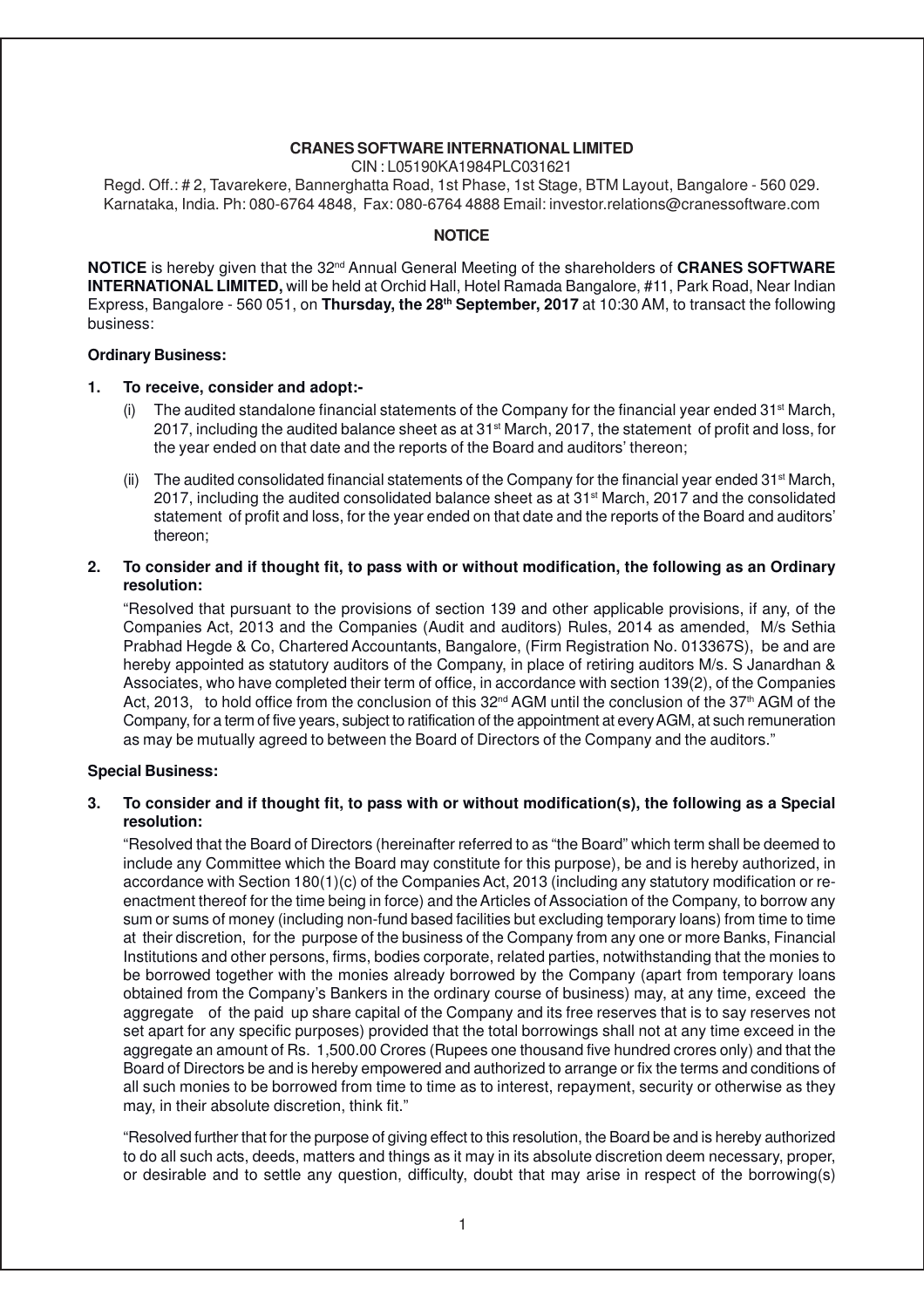

aforesaid and further to do all such acts, deeds, and things and to execute all documents and writings as may be necessary, proper, desirable or expedient in this regard."

### **4. To consider and if thought fit, to pass with or without modification(s), the following as a Special resolution:**

"Resolved that pursuant to the provisions of Section 180(1)(a) of the Companies Act, 2013, consent of the members of the company be and is hereby accorded to the Board of Directors of the Company to create such charges, mortgages and hypothecations, in addition to the existing charges, mortgages and hypothecations created by the Company, on such movable and immovable properties, both present and future, and in such manner as the Board may deem fit, provided that the total amount of loan together with interest thereon, additional interest, compound interest, liquidated damages, commitment charges, premia on prepayment or on redemption, costs, charges, expenses and all other moneys payable by the company in respect of the said loans, shall not at any time exceed the limit of Rs. 1,500.00 Crores (Rupees one thousand five hundred crores only)."

"Resolved further that for the purpose of giving effect to the above resolution, the Board of Directors be and is hereby authorized and empowered to finalize, settle and execute any such formal contract, agreements, documents, deeds, indemnities, guarantees or other legal undertakings as may be required and do all such acts, deeds, matters and things, as it may in its absolute discretion deem necessary, proper or desirable and to settle any question, difficulty or doubt that may arise in regard to creating mortgages / charges as aforesaid."

### **5. To consider and if thought fit, to pass with or without modification(s), the following as an ordinary resolution:**

"Resolved that pursuant to section 196, 197, 203 and other applicable provisions, if any, of the Companies Act, 2013, read with schedule V and the rules thereunder, approval be and is hereby granted, to the reappointment of Mr. Mueed Khader (DIN - 00106674) as whole-time director of the Company, with effect from  $17<sup>th</sup>$  May, 2016, for a term of four years, ending on  $16<sup>th</sup>$  May, 2020, on such remuneration as may be fixed by the Board, from time to time, as prescribed under the Companies Act, 2013 and within such limits, as may be approved by the members, as per the details given in the explanatory statement."

"Resolved further that in the event of inadequacy or absence of profits in any year, during the currency of tenure, of the director, he will be paid such remuneration, as may be prescribed, under schedule V, read with other applicable provisions".

> **By Order of the Board of Directors For Cranes Software International Limited**

**Bengaluru CS P Phaneendra August 22nd, 2017 Company Secretary**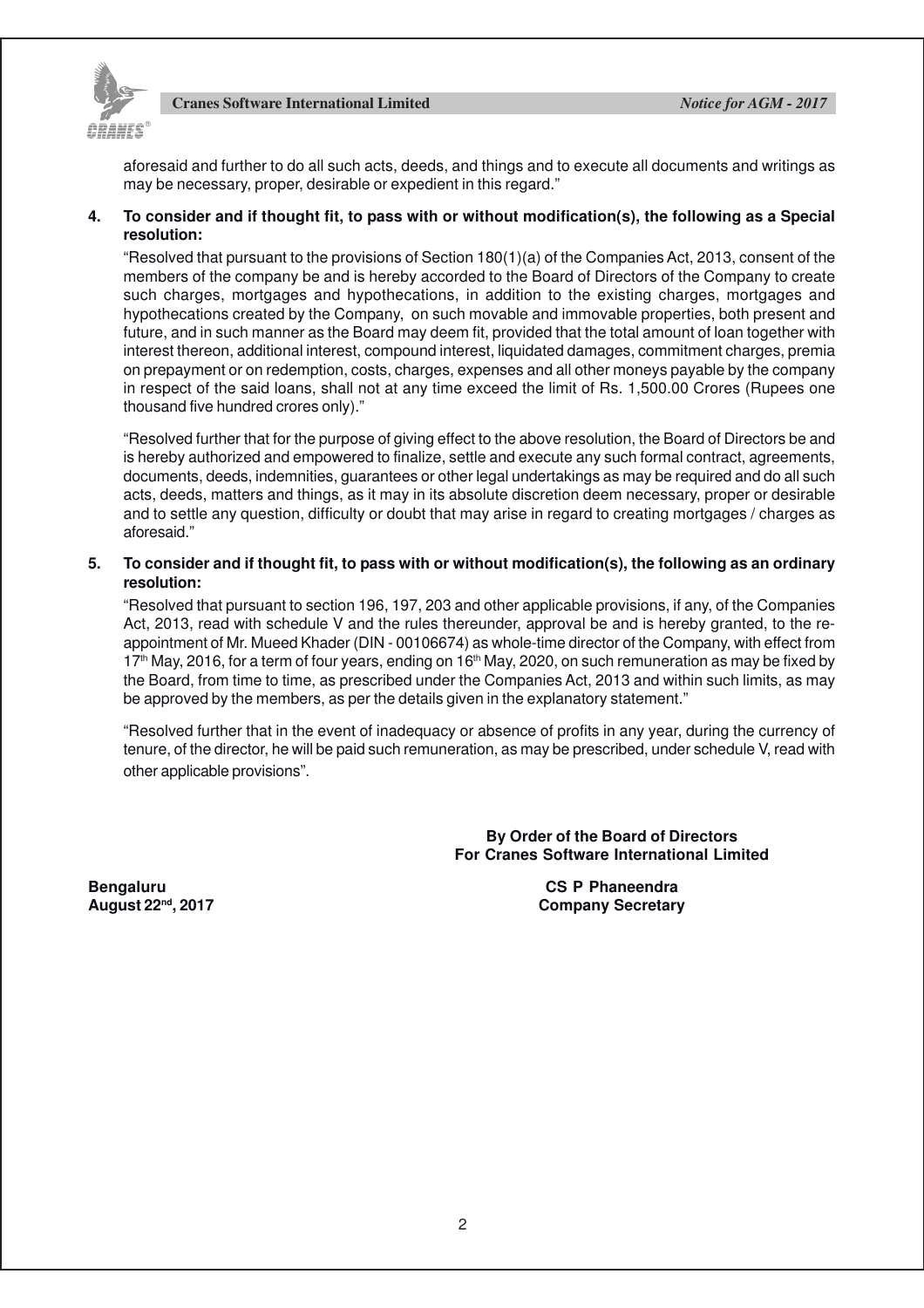

### **NOTES :**

- 1. A MEMBER ENTITLED TO ATTEND AND VOTE IS ENTITLED TO APPOINT A PROXY TO ATTEND AND VOTE, INSTEAD OF HIMSELF / HERSELF AND THE PROXY NEED NOT BE A MEMBER. A PERSON CAN ACTAS A PROXY ON BEHALF OF MEMBERS UPTO AND NOT EXCEEDING FIFTYAND HOLDING IN THE AGGREGATE NOT MORE THAN TEN PERCENT OF THE TOTAL SHARE CAPITAL OF THE COMPANY. FURTHER ,A MEMBER HOLDING MORE THAN TEN PERCENT OF THE TOTAL SHARE CAPITAL OF THE COMPANY CARRYING VOTING RIGHTS MAY APPOINT A SINGLE PERSON AS PROXY AND SUCH PERSON SHALL NOT ACT AS PROXY FOR ANY OTHER PERSON OR MEMBER. THE INSTRUMENT APPOINTING PROXY MUST BE DEPOSITED AT THE REGISTERED OFFICE OF THE COMPANY NOT LESS THAN 48 HOURS BEFORE THE TIME OF HOLDING THE MEETING.
- 2. During the period beginning 24 hours before the time fixed for the commencement of the meeting and ending with the conclusion of the meeting, members would be entitled to inspect the proxies lodged, at any time during the business hours of the Company, provided not less than 3 days written notice is given to the Company.
- 3. Explanatory statement pursuant to section 102 of the Companies Act, 2013 forms part of this notice.
- 4. The Securities and Exchange Board of India (SEBI) has mandated the submission of Permanent Account Number (PAN) by every person dealing in securities market. Members holding shares in electronic form are, therefore, requested to submit the PAN to their depository participants with whom they are maintaining their demat accounts. Members holding shares in physical form can submit their PAN details to the Company or Integrated Enterprises India Private Limited.
- 5. In terms of section 101 and 136 of the Companies Act, 2013 read together with the rules made thereunder, the listed companies may send the notice of annual general meeting and the annual report, including financial statements, board report etc., by electronic mode. The Company is accordingly forwarding soft copies of the above referred documents to all those members, who have registered their email ids with their respective depository participants or with the share transfer agent of the Company.
- 6. Members / proxies are requested to bring the attendance slip / proxy form duly filled and signed for attending the meeting. Proxies are requested to bring their identity proof at the meeting for the purpose of identification.
- 7. The register of member and share transfer books of the company will remain closed from 23rd September 2017 to 28th September 2017 (both days inclusive) for the purpose of AGM.

### **8. The instructions for shareholders voting electronically are as under:**

### (a) **Voting through electronic means**

In compliance with the provisions of section 108 of the Companies Act, 2013, Rule 20 of Companies (Management and Administration) Rules, 2014, as substituted by the Companies (Management and Administration) Amendment Rules, 2015 and Regulation 44 of the SEBI (Listing Obligations and Disclosures Requirements) Regulations, 2015, the company has provided a facility to its members to exercise their votes electronically through e - voting service arranged through Central Depository Services (India) Limited ("CDSL" ). The facility to cast votes through ballot papers will also be made available at the AGM and members attending personally or though proxy, who have not cast/ exercised their rights to vote by remote evoting shall be able to exercise their right to vote at the AGM. Members who have cast their votes through remote evoting prior to the AGM may attend the AGM but shall not be entitled to cast their votes. The instructions for remote evoting are provided herein. Mr. Srinivasan K., Practising Company Secretary, CP No. 10957, has been appointed as scrutinizer for the purpose of voting.

### **Procedures for e-voting are as under:**

(i) The voting period will begin on  $25<sup>th</sup>$  September, 2017 (from 9.00 A.M) and will end on  $27<sup>th</sup>$  September, 2017 (at 5.00 P.M). During this period members of the company, holding shares either in physical form or in dematerialized form, as on the cut-off date, may cast their vote electronically. The evoting module shall be disabled by CDSL for voting thereafter.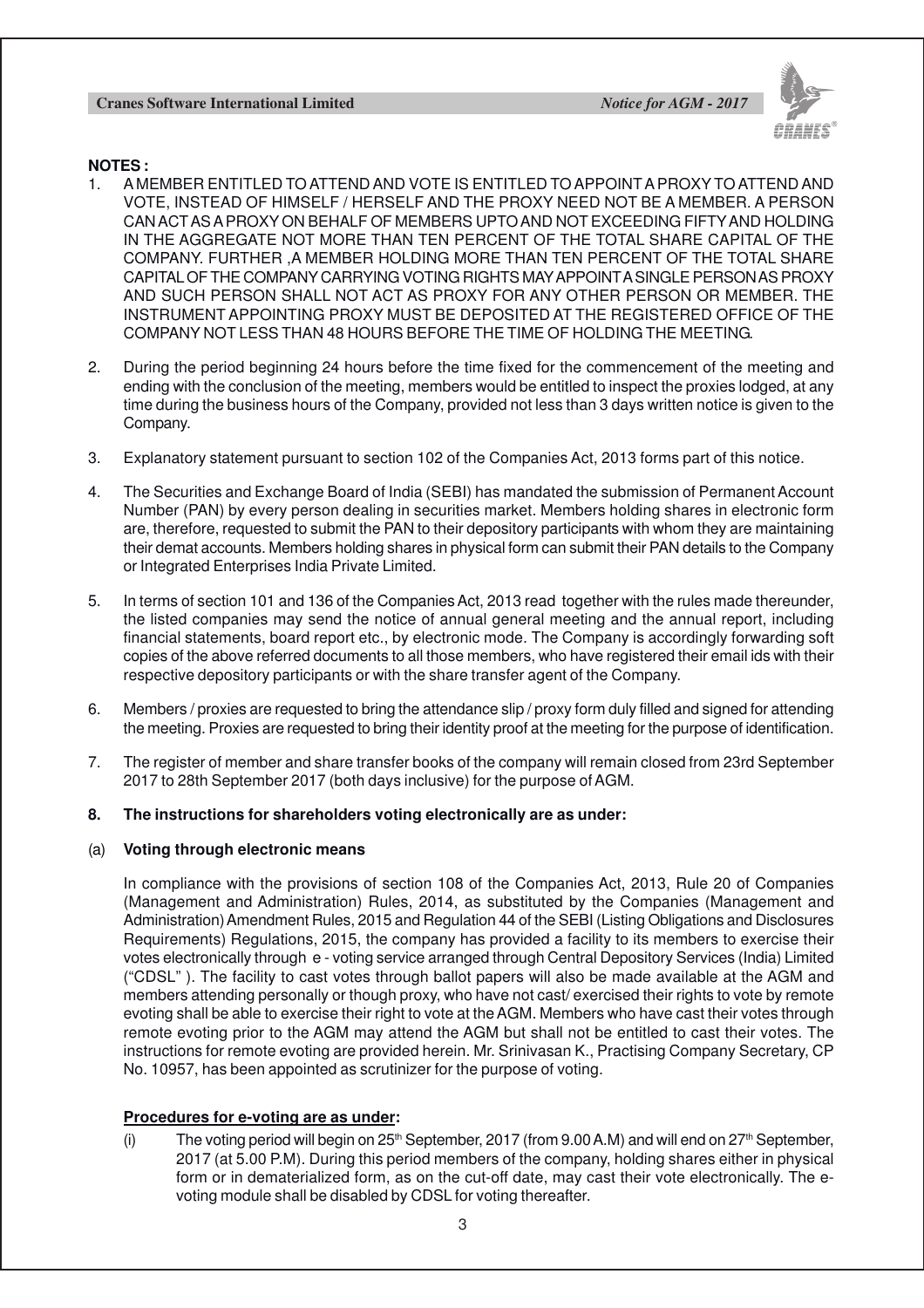

- (ii) The cut-off date for e-voting facility is  $21^{st}$  September, 2017 and members whose names appear in the register of members shall be entitled to avail the service. Any person who becomes a member of the company after of the Notice of the AGM and holding shares as on the cut-off date is requested to contact company's RTA to get the details relating to his / her login details. Members may call the RTA through telephone number **+91-80-23460815-818** or send an email request to irg@integratedindia.in.
- (iii) The members should log on to the e-voting website www.evotingindia.com
- (iv) Click on "Shareholders / Members" tab.
- (v) Enter your User ID
	- a. For CDSL: 16 digits beneficiary ID,
	- b. For NSDL: 8 Character DP ID followed by 8 Digits Client ID,
	- c. Members holding shares in Physical Form should enter Folio Number registered with the company.
- (vi) Next enter the Image Verification as displayed and Click on Login.
- (vii) If you are holding shares in DEMAT form and had logged on to www.evotingindia.comand voted on an earlier voting of any company, then your existing password is to be used.

| (VIII)                                          | If you are a first time useful ow the Staps given below bemat Form and Physical Form                                                                                                                                                                                           |  |  |
|-------------------------------------------------|--------------------------------------------------------------------------------------------------------------------------------------------------------------------------------------------------------------------------------------------------------------------------------|--|--|
| <b>PAN</b>                                      | Enter your 10 digit alpha-numeric PAN issued by Income Tax Department<br>(Applicable for both demat shareholders as well as physical shareholders)                                                                                                                             |  |  |
|                                                 | Members who have not updated their PAN with the Company/Depository<br>Participant are requested to use the first two letters of their name and the 8 digits<br>of the sequence number in the PAN field.                                                                        |  |  |
|                                                 | In case the sequence number is less than 8 digits enter the applicable number of<br>0's before the number after the first two characters of the name in CAPITAL<br>letters. Eg. If your name is Ramesh Kumar with sequence number 1 then enter<br>RA00000001 in the PAN field. |  |  |
| Dividend Bank Details<br>OR Date of Birth (DOB) | Enter the Dividend Bank Details or Date of Birth (in dd/mm/yyyy format) as<br>recorded in your demat account or in the company records in order to login.                                                                                                                      |  |  |
|                                                 | If both the details are not recorded with the depository or company please enter<br>the member id / folio number in the Dividend Bank details field as mentioned in<br>$instruction (v)$ .                                                                                     |  |  |

- (ix) After entering these details appropriately, click on "SUBMIT" tab.
- (x) Members holding shares in physical form will then directly reach the company selection screen. However, members holding shares in DEMAT form will now reach 'Password Creation' menu wherein they are required to mandatorily enter their login password in the new password field. Kindly note that this password is to be also used by the DEMAT holders for voting for resolutions of any other company on which they are eligible to vote, provided that company opts for e-voting through CDSL platform. It is strongly recommended not to share your password with any other person and take utmost care to keep your password confidential.
- (xi) For Members holding shares in physical form, the details can be used only for e-voting on the resolutions contained in this Notice.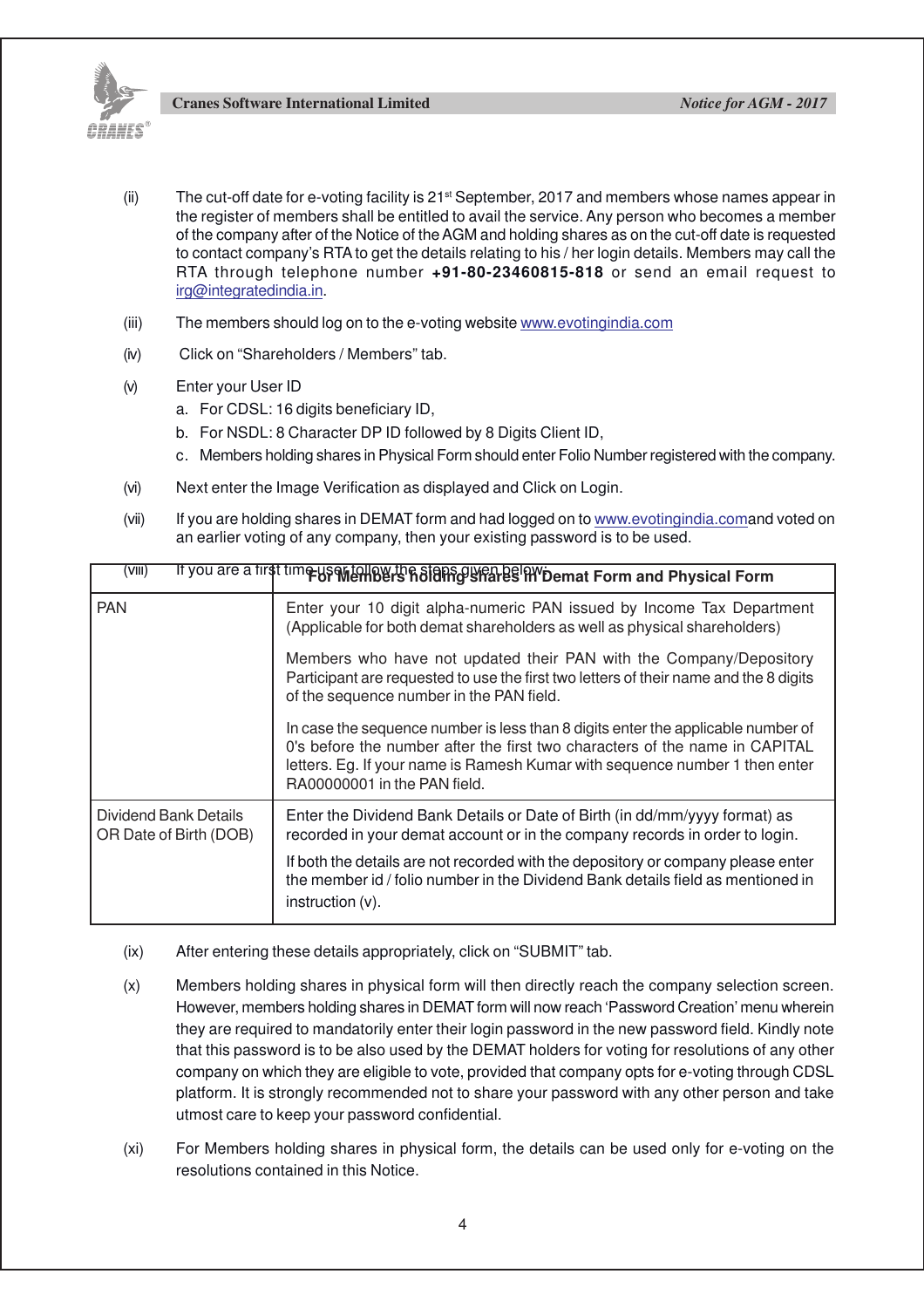

- (xii) Click on the EVSN of <Company Name>on which you choose to vote.
- (xiii) On the voting page, you will see "RESOLUTION DESCRIPTION" and against the same the option "YES/NO" for voting. Select the option YES or NO as desired. The option YES implies that you assent to the Resolution and option NO implies that you dissent to the Resolution.
- (xiv) Click on the "RESOLUTIONS FILE LINK" if you wish to view the entire Resolution details.
- (xv) After selecting the resolution you have decided to vote on, click on "SUBMIT". A confirmation box will be displayed. If you wish to confirm your vote, click on "OK", else to change your vote, click on "CANCEL" and accordingly modify your vote.
- (xvi) Once you "CONFIRM" your vote on the resolution, you will not be allowed to modify your vote.
- (xvii) You can also take out print of the voting done by you by clicking on "Click here to print" option on the Voting page.
- (xviii) If DEMAT account holder has forgotten the changed loginpassword then Enter the User ID and the image verification code and click on Forgot Password & enter the details as prompted by the system.
- (xix) Shareholders can also cast their vote using CDSL's mobile app m-Voting available for android based mobiles. The m-Voting app can be downloaded from Google Play Store. Apple and Windows phone users can download the app from the App Store and the Windows Phone Store respectively. Please follow the instructions as prompted by the mobile app while voting on your mobile.
- (xx) Note for Institutional Members(Non Individual and Custodians)
	- Institutional members (i.e. other than Individuals, HUF, NRI etc.) are required to log on to www.evotingindia.comand register themselves as Corporates.
	- A scanned copy of the Registration Form bearing the stamp and sign of the entity should be emailed to helpdesk.evoting@cdslindia.com
	- After receiving the login details they have to create compliance user should be created using the admin login and password. The Compliance user would be able to link the account(s) for which they wish to vote on.
	- The list of accounts should be mailed to helpdesk.evoting@cdslindia.comand on approval of the accounts they would be able to cast their vote.
	- A scanned copy of the Board Resolution and Power of Attorney (POA) which they have issued in favour of the Custodian, if any, should be uploaded in PDF format in the system for the scrutinizer to verify the same.
- (xxi) In case you have any queries or issues regarding e-voting, you may refer the Frequently Asked Questions ("FAQs") and e-voting manual available at www.evotingindia.comunder help section or write an email to helpdesk.evoting@cdslindia.com.
- (xxii) The results of the e-voting along with the scrutinizer's report shall be placed in the company's website www.cranessoftware.com and on the website of CDSL e-Voting within Forty Eight hours of the conclusionof AGM. The results willalso be communicated to the stock exchanges where the shares of the company are listed.
- (xxiiii) In case of joint members attending the AGM, only such joint holder who is higher in the order of names will be entitled to vote (if cast at the AGM).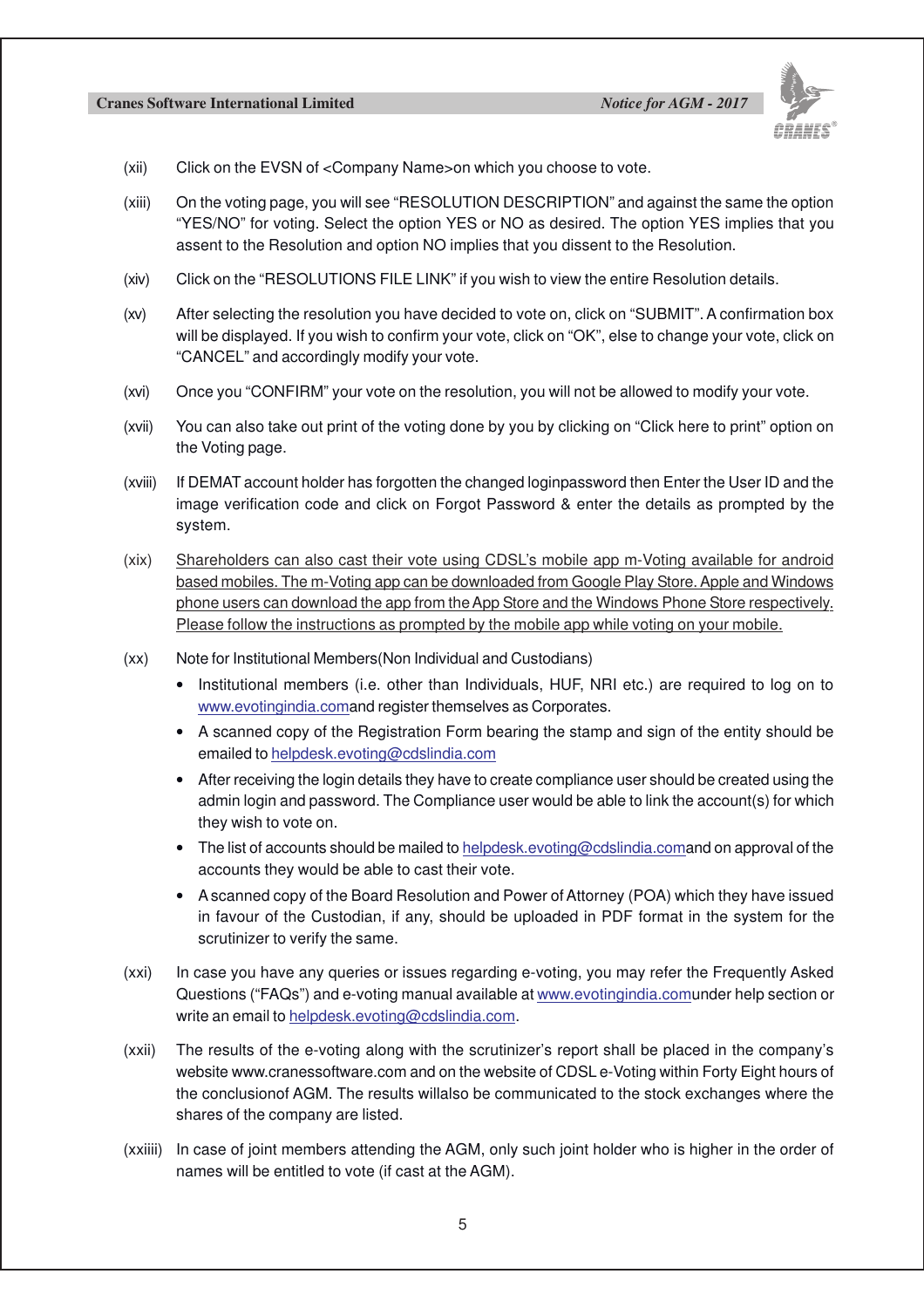

## **ANNEXURE TO THE NOTICE**

### **Statement of material facts pursuant to section 102(1) of the Companies Act, 2013:**

### **Item #2:**

This explanatory statement is provided, all though not required, as per section 102 of the act.

The present auditors M/s. S Janardhan & Associates, have completed their term of office, under the provisions of section 139(2) and M/s Sethia Prabhad Hegde & Co, Chartered Accountants, Bangalore, (Firm Registration No. 013367S), are proposed to be appointed, in place of the retiring auditors, for a term of five years, to hold office from the conclusion of this AGM, until conclusion of  $37<sup>th</sup>$  AGM, subject to ratification of their appointment at every AGM. This proposal is based on the recommendation of the audit committee.

### **Item # 3:**

Under the provisions of section 180(1)(c) of the Companies Act, 2013, a Company may borrow in excess of the aggregate of its paid-up share capital and free reserves (apart from temporary loans), only with the consent of the shareholders, by way of a special resolution. The Company had earlier passed ordinary resolutions under applicable provisions, of the Companies Act. Therefore, this resolution is being proposed once again by way of abundant caution, as a special resolution.

None of the directors / relatives of directors, key managerial personnel is directly or indirectly interested financially or otherwise, in the proposed resolution.

### **Item # 4:**

Under the provisions of section 180(1)(a) of the Companies Act, 2013, a Company may sell, lease or otherwise dispose of the whole or substantially the whole of the undertaking of the Company, only with the consent of the shareholders, by way of an special resolution. Mortgaging or charging the movable / immovable properties of a Company, may be deemed to be a disposal of the undertaking, substantially or otherwise. The Company had earlier passed ordinary resolutions under applicable provisions of the Companies Act. Therefore, this resolution is being proposed once again as a special resolution, by way of abundant caution.

None of the directors / relatives of directors, key managerial personnel is directly or indirectly interested financially or otherwise, in the proposed resolution.

### **Item # 5:**

Shareholders had approved the appointment of Mr. Mueed Khader (DIN - 00106674), as a whole-time Director, for a term of three years, with effect from 17<sup>th</sup> May, 2013. On the recommendation of the nomination and remuneration committee, the Board of Directors, at its meeting held on 30<sup>th</sup> May, 2017, re-appointed/ratified the appointment of Mr. Mueed Khader (DIN - 00106674) as Whole-time Director, with effect from 17th May, 2016 to 16th May, 2020, for a further term of four years, subject to the approval of the shareholders. Mr. Mueed Khader is a promoter director of the Company and has a played a valuable role, in the affairs of the Company. He has been appointed on the following terms.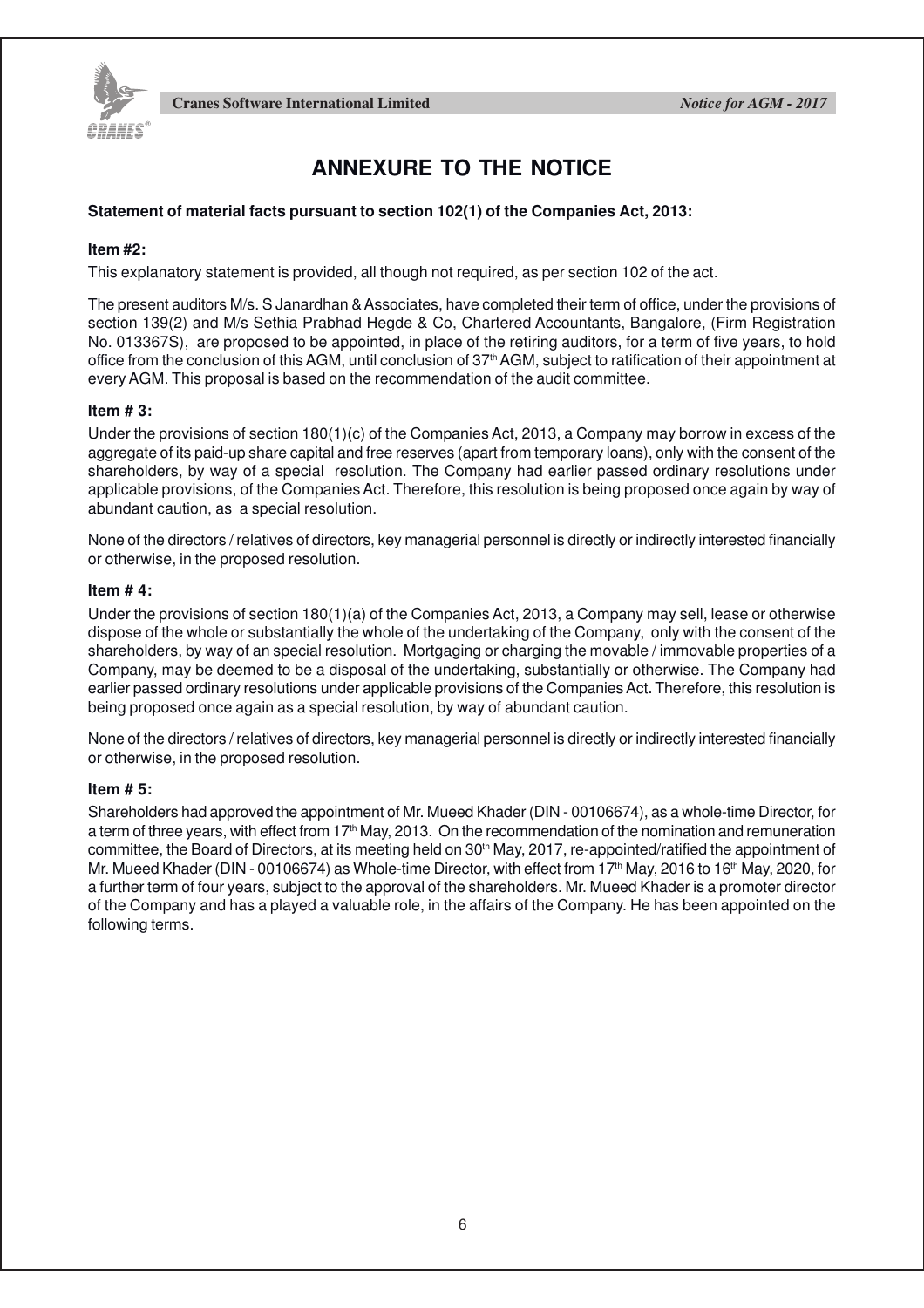

| Salary              |                                                           | Rs. 2,00,000 per month                                                                                      |
|---------------------|-----------------------------------------------------------|-------------------------------------------------------------------------------------------------------------|
| <b>Perquisites:</b> |                                                           |                                                                                                             |
| (a)                 | Contribution to Provident /<br><b>Superannuation Fund</b> | As per rules of the Company<br>(non taxable portion only)                                                   |
| (b)                 | Gratuity                                                  | As per the rules of the Company not<br>exceeding half month's salary,<br>for each completed year of service |
| (c)                 | Encashment Earned /<br>Privilege Leave                    | As per rules of the Company                                                                                 |
| (d)                 | Telephone                                                 | Free use of Telephone at Residence                                                                          |
| (e)                 | Provision of Car                                          | Free use of Car with Driver on<br>Company's business.                                                       |
| (f)                 | Personal Accident Insurance                               | For self as per rules of the Company.                                                                       |

The Company has entered into an agreement, with Mr. Mueed Khader, which will be available for inspection by members, at the Registered Office, of the Company, on all working days (other than Saturdays), between 11.00 AM and 1.00 PM, unto the date of the Annual General Meeting. The Board recommends his appointment. Except Mr. Mueed Khader, being the appointee, none of the directors and key managerial personnel, of the Company, or their relatives, is concerned or interested in this resolution.

### **By Order of the Board of Directors**

**For Cranes Software International Limited**

**Bengaluru 1998**<br> **Bengaluru 1998**<br> **CS P Phaneendra**<br> **CS P Phaneendra**<br> **CS P Phaneendra Company Secretary**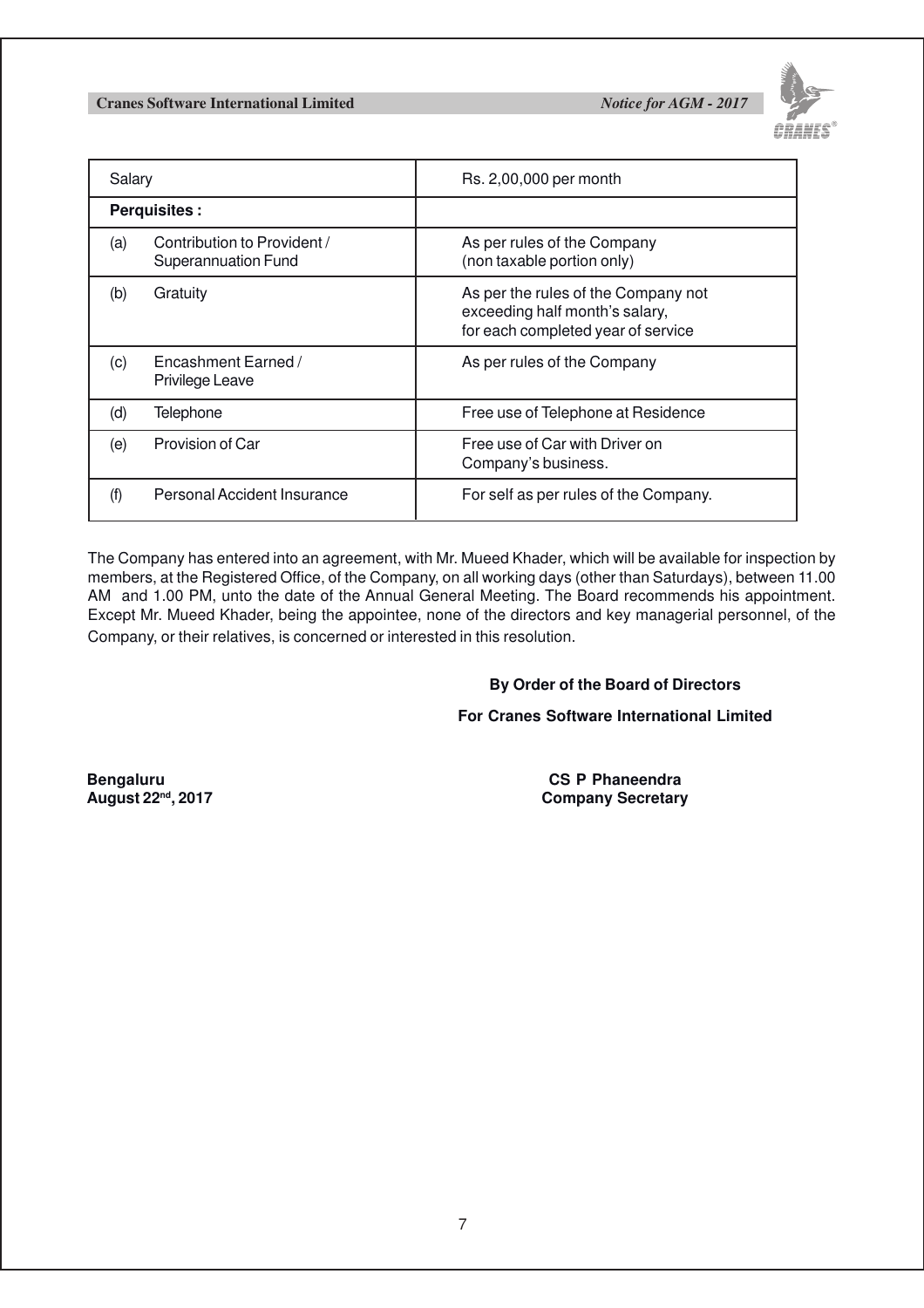

### **ANNEXURE**

**Information about Directors seeking re-appointment in this Annual General Meeting.**

### **In respect of Item 5 of the Notice:**

| Name of the Director                                           | Mr. Mueed Khader                                                                                                                                                                                           |  |
|----------------------------------------------------------------|------------------------------------------------------------------------------------------------------------------------------------------------------------------------------------------------------------|--|
| Father's Name                                                  | Syed Abdul Khader                                                                                                                                                                                          |  |
| Date of birth                                                  | 19 October 1970                                                                                                                                                                                            |  |
| <b>Educational Qualifications</b>                              | B.Sc.                                                                                                                                                                                                      |  |
| Date of appointment                                            | 30 April 2002                                                                                                                                                                                              |  |
| Other Directorships in Public<br><b>Limited Companies</b>      | Systat Software Asia Pacific Ltd<br>Analytix Systems Pvt Ltd<br>Caravel Info Systems Pvt Ltd<br><b>Proland Software Pvt Ltd</b><br>Tilak Autotech Pvt Ltd<br><b>Esqube Communication Solutions Pvt Ltd</b> |  |
| Committee Memberships in<br>Cranes Software International Ltd. | Stakeholders Relationship Committee - Member<br>Corporate Social Responsibility Committee - Chairperson                                                                                                    |  |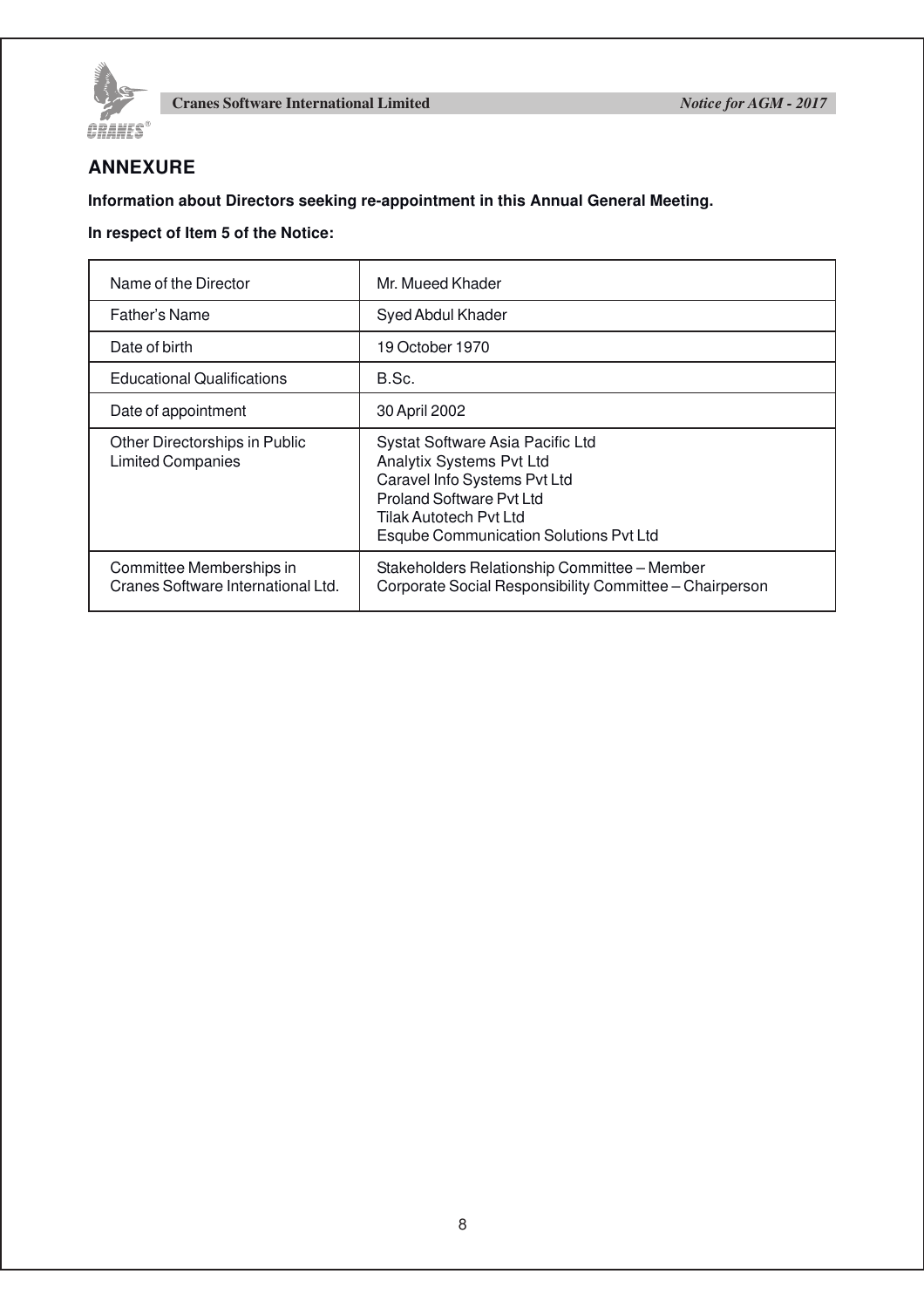

| <b>CRANES SOFTWARE INTERNATIONAL LIMITED</b><br>CIN: L05190KA1984PLC031621<br>Regd. Off.: #2, Tavarekere, Bannerghatta Road, 1st Phase, 1st Stage, BTM Layout, Bangalore - 560 029.<br>Karnataka, India. Ph: 080-6764 4848, Fax: 080-6764 4888 Email: investor.relations@cranessoftware.com |                                        |                                                                                                                 |  |  |  |  |
|---------------------------------------------------------------------------------------------------------------------------------------------------------------------------------------------------------------------------------------------------------------------------------------------|----------------------------------------|-----------------------------------------------------------------------------------------------------------------|--|--|--|--|
|                                                                                                                                                                                                                                                                                             | Form No. MGT - 11<br><b>Proxy form</b> |                                                                                                                 |  |  |  |  |
| [Pursuant to section 105(6) of the Companies Act, 2013 and rule 19(3) of the Companies (Management and<br>Administration) Rules, 2014]                                                                                                                                                      |                                        |                                                                                                                 |  |  |  |  |
| <b>CIN</b>                                                                                                                                                                                                                                                                                  |                                        | :L05190KA1984PLC031621                                                                                          |  |  |  |  |
|                                                                                                                                                                                                                                                                                             | Name of the Company                    | : Cranes Software International Limited                                                                         |  |  |  |  |
| Registered office                                                                                                                                                                                                                                                                           |                                        | : #2, Tavarekere, Bannerghatta Road, 1st Phase, 1st STage, BTM Layout,<br>Bangalore - 560 029, Karnataka, India |  |  |  |  |
| Name of the member (s)                                                                                                                                                                                                                                                                      |                                        |                                                                                                                 |  |  |  |  |
|                                                                                                                                                                                                                                                                                             | Registered address                     |                                                                                                                 |  |  |  |  |
|                                                                                                                                                                                                                                                                                             | E-mail ID                              |                                                                                                                 |  |  |  |  |
|                                                                                                                                                                                                                                                                                             | Folio No. / Client ID                  |                                                                                                                 |  |  |  |  |
|                                                                                                                                                                                                                                                                                             |                                        |                                                                                                                 |  |  |  |  |
| DP ID                                                                                                                                                                                                                                                                                       |                                        |                                                                                                                 |  |  |  |  |
|                                                                                                                                                                                                                                                                                             |                                        |                                                                                                                 |  |  |  |  |
| 1.                                                                                                                                                                                                                                                                                          | Name                                   |                                                                                                                 |  |  |  |  |
|                                                                                                                                                                                                                                                                                             | Address                                |                                                                                                                 |  |  |  |  |
|                                                                                                                                                                                                                                                                                             | Email ID                               |                                                                                                                 |  |  |  |  |
|                                                                                                                                                                                                                                                                                             |                                        |                                                                                                                 |  |  |  |  |
| 2.                                                                                                                                                                                                                                                                                          | Name                                   |                                                                                                                 |  |  |  |  |
|                                                                                                                                                                                                                                                                                             | Address                                |                                                                                                                 |  |  |  |  |
|                                                                                                                                                                                                                                                                                             | Email ID                               |                                                                                                                 |  |  |  |  |
|                                                                                                                                                                                                                                                                                             |                                        |                                                                                                                 |  |  |  |  |
|                                                                                                                                                                                                                                                                                             |                                        |                                                                                                                 |  |  |  |  |
|                                                                                                                                                                                                                                                                                             |                                        |                                                                                                                 |  |  |  |  |
| 3.                                                                                                                                                                                                                                                                                          | Name                                   |                                                                                                                 |  |  |  |  |
|                                                                                                                                                                                                                                                                                             | Address                                |                                                                                                                 |  |  |  |  |
|                                                                                                                                                                                                                                                                                             | Email ID                               |                                                                                                                 |  |  |  |  |
|                                                                                                                                                                                                                                                                                             |                                        |                                                                                                                 |  |  |  |  |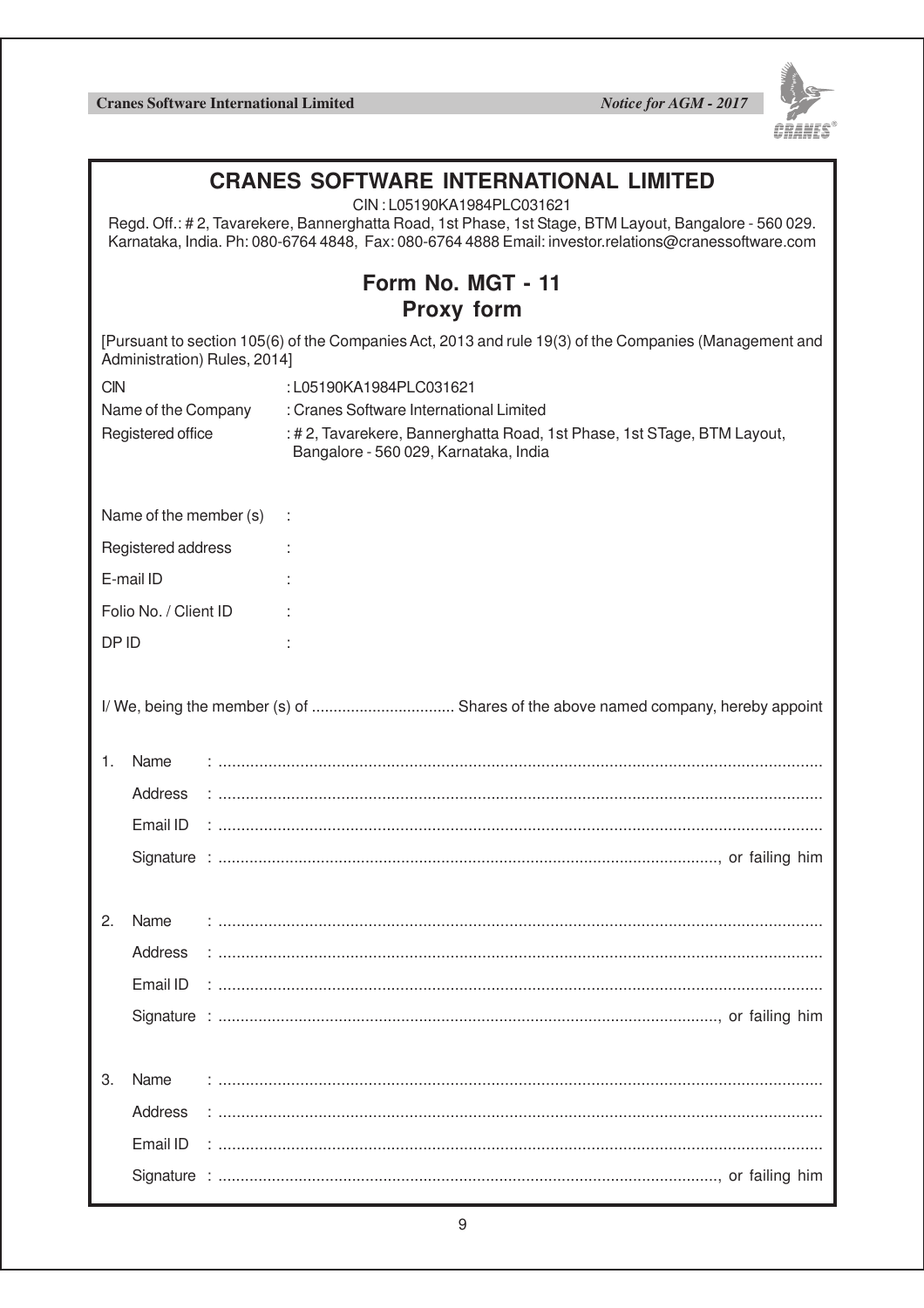

Affix **Revenue** Stamp

As my/our proxy to attend and vote (on a poll) for me/us and on my/our behalf at the 32st Annual General Meeting of the Company, to be held on Thursday, the 28th September, 2017 at 10:30 am at Orchid Hall, Hotel Ramada Bangalore, # 11, Park Road, Near Indian Express, Bangalore - 560 051 and at any adjournment thereof in respect of such resolutions as are indicated below:

### **Ordinary Business(es)**

- 1. (i) To adopt standalone financial statements for the year ended  $31<sup>st</sup>$  March, 2017.
	- (ii) To adopt consolidated financial statements for the year ended 31st March, 2017.
- 2. To appoint new auditors in place of retiring auditors.

### **Special Business(es)**

- 3. To approve borrowing powers.
- 4. To approve power to create charge / mortgage.
- 5. To reappoint Mr. Mueed Khader as whole-time Director

Signed this........................ day of ..................... 2017

Signature of shareholder

Signature of Proxy holder (s)

**Note: This form of proxy in order to be effective should be duly completed and deposited at the Registered Office of the Company, not less than 48 hours before the commencement of the meeting.**

Date: 28<sup>th</sup> September, 2017

Time : 10:30 am

Venue : Orchid Hall, Hotel Ramada Bangalore, # 11, Park Road, Near IndianExpress, Bangalore - 560 051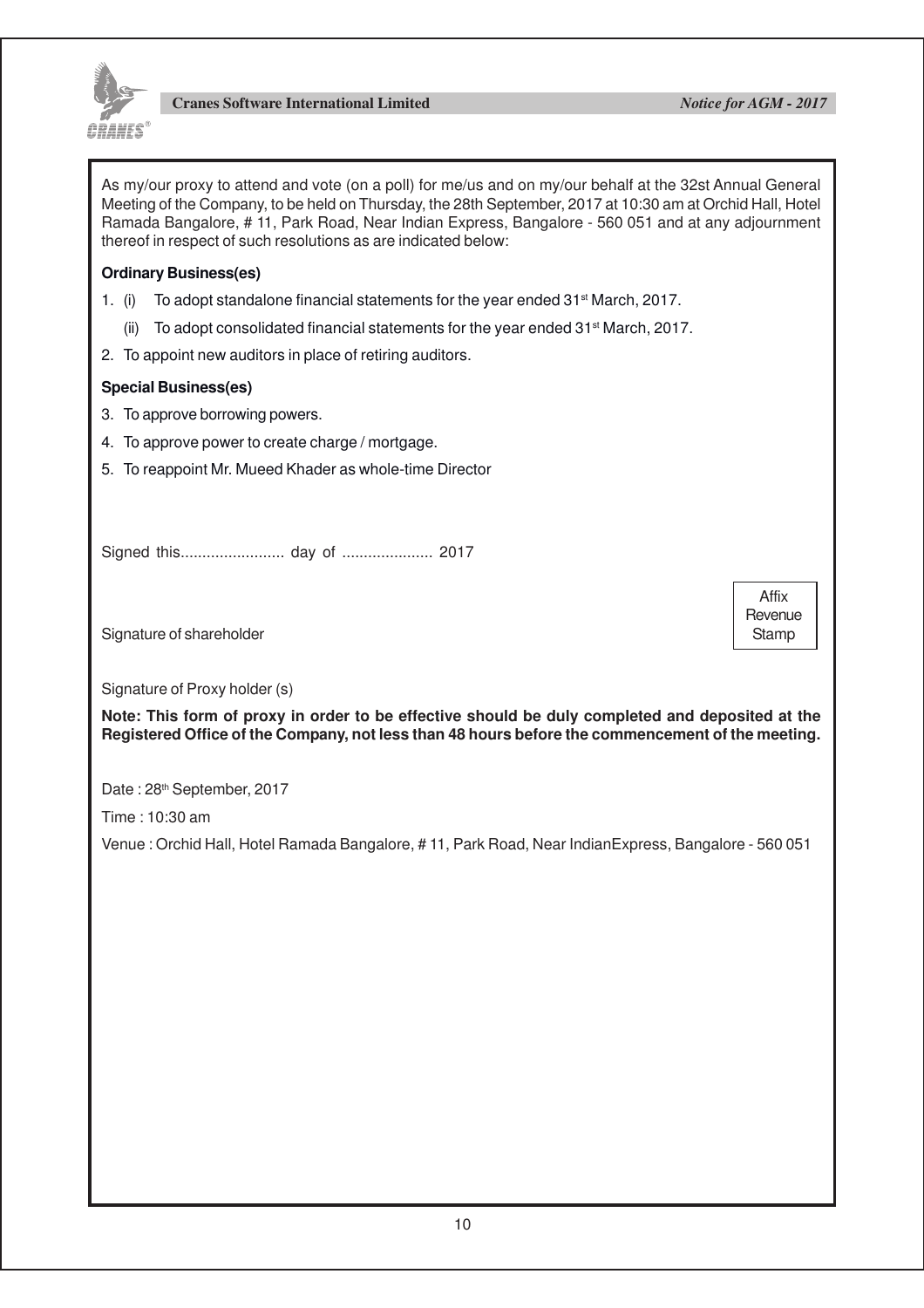

Date: 28<sup>th</sup> September, 2017 Time : 10:30 am Venue : Orchid Hall, Hotel Ramada Bangalore, # 11, Park Road, Near Indian Express, Bangalore - 560 051

### **CRANES SOFTWARE INTERNATIONAL LIMITED**

CIN : L05190KA1984PLC031621

Regd. Off.: # 2, Tavarekere, Bannerghatta Road, 1st Phase, 1st Stage, BTM Layout, Bangalore - 560 029. Karnataka, India. Ph: 080-6764 4848, Fax: 080-6764 4888 Email: investor.relations@cranessoftware.com

# **ATTENDANCE SLIP FOR ATTENDING ANNUAL GENERAL MEETING**

|--|--|

DP ID No. ......................................... Client ID No. ................................................

| מות חו פח | Client ID No |
|-----------|--------------|

I Certify that I am a Member / Proxy for the members (s) of the company.

I hereby record my presence at the 32<sup>nd</sup> Annual General Meeting of the Company at Orchid Hall, Hotel Ramada Bangalore, # 11, Park Road, Near India Express, Bangalore - 560 051, at 10:30 am on Thursday, 28th September, 2017.

Member's / Proxy's name in Block Letters Member's / Proxy's Signature

Note: Please fill up this attendance slip and hand it over at the entrance of the meeting hall.

\_\_\_\_\_\_\_\_\_\_\_\_\_\_\_\_\_\_\_\_\_\_\_\_\_\_\_\_\_\_\_\_\_\_\_\_ \_\_\_\_\_\_\_\_\_\_\_\_\_\_\_\_\_\_\_\_\_\_\_\_\_\_\_\_\_\_\_\_\_\_\_\_